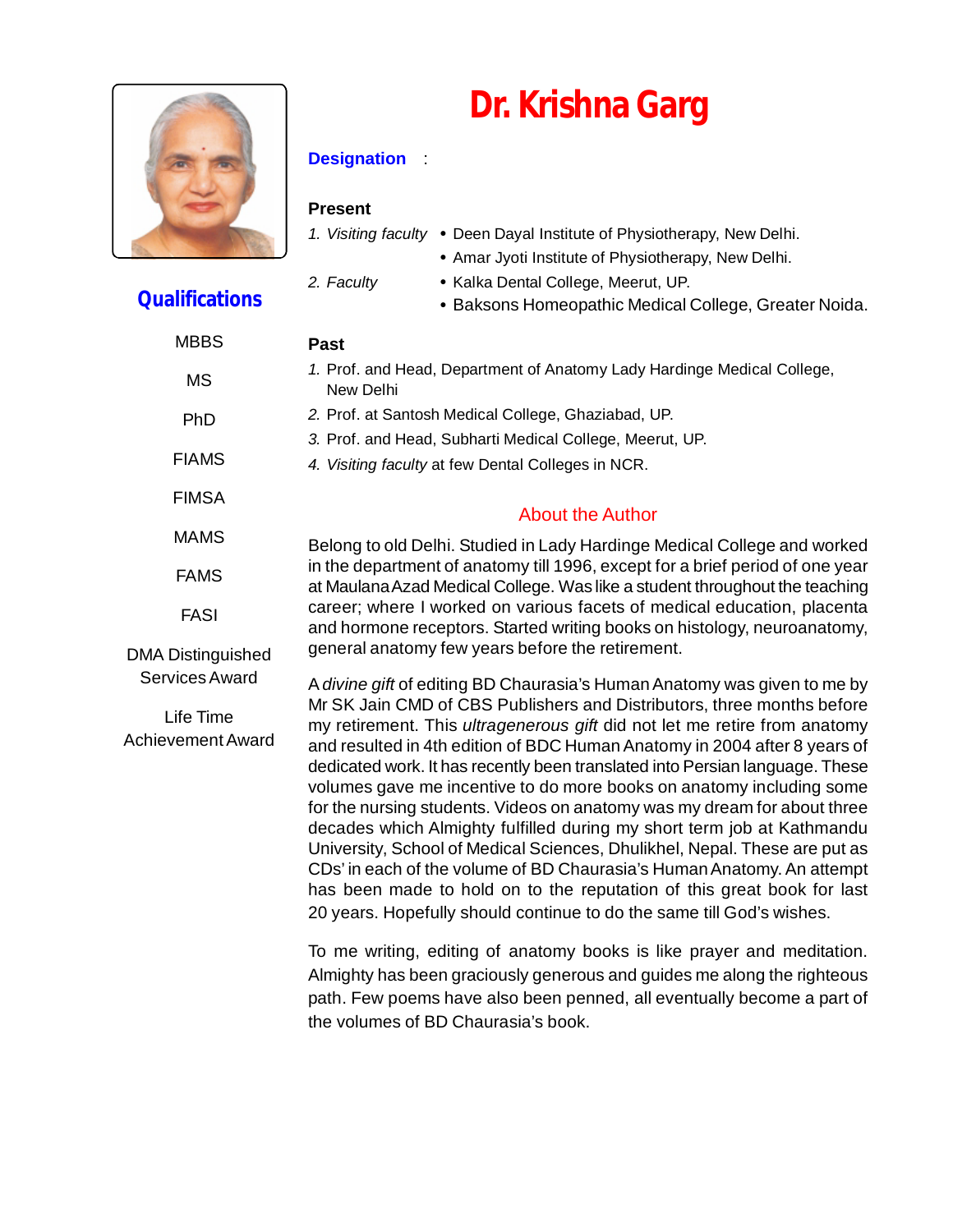### **Books Published**

| SI.<br>No. | <b>Title of Books</b>                                                                   | <b>Co-Author</b>             | Edition/<br>Year      | <b>Publisher</b>                                                                                                    |
|------------|-----------------------------------------------------------------------------------------|------------------------------|-----------------------|---------------------------------------------------------------------------------------------------------------------|
| 01         | <b>Textbook of Histology</b>                                                            | Indira Bahl &<br>Mohini Kaul | 5 <sup>th</sup> /2014 | <b>CBS Publishers &amp; Distributors</b><br>4819/XI, Prahlad Street,<br>24 Ansari Road, Daryaganj,<br>Delhi-110 002 |
| 02         | <b>Textbook of Neuroanatomy</b>                                                         | Indira Bahl &<br>Mohini Kaul | 6 <sup>th</sup> /2015 | $-do-$                                                                                                              |
| 03         | <b>Companion Pocket Books</b><br>(Vol. 1)                                               |                              | 1 <sup>st</sup> /2012 | $-$ do $-$                                                                                                          |
| 04         | <b>Companion Pocket Books</b><br>(Vol. 2)                                               |                              | 1 <sup>st</sup> /2012 | $-$ do $-$                                                                                                          |
| 05         | <b>Companion Pocket Books</b><br>(Vol. 3)                                               |                              | 1 <sup>st</sup> /2012 | $-$ do $-$                                                                                                          |
| 06         | <b>BD Chaurasia's Human</b><br><b>Anatomy for Dental Students</b>                       |                              | 3rd/2015              | $-$ do $-$                                                                                                          |
| 07         | <b>Practical Anatomy Workbook</b>                                                       | Medha Joshi                  | 1 <sup>st</sup> /2013 | $-$ do $-$                                                                                                          |
| 08         | <b>Practical Histology</b><br><b>Work Book</b>                                          | Shilpa Garg                  | 1st/2014              | $-do-$                                                                                                              |
| 09         | <b>Anatomy and Physiology for</b><br><b>Nurses and Allied Health</b><br><b>Sciences</b> | <b>SH Singh</b>              | 1 <sup>st</sup> /2008 | $-$ do $-$                                                                                                          |
| 10         | <b>Anatomy and Physiology for</b><br><b>Nurses</b>                                      | Medha Joshi                  | 1 <sup>st</sup> /2015 | $-$ do $-$                                                                                                          |
| 11         | <b>Basics of Anatomy and</b><br>Physiology                                              | Lakshmi Ahuja                | 1 <sup>st</sup> /1995 | <b>Puneet Publishers</b>                                                                                            |
| 12         | <b>Basics of Human Embryology</b>                                                       | C. Anand & S Kakar           | 1 <sup>st</sup> /1997 | $-$ do $-$                                                                                                          |
| 13         | <b>Anatomy and Physiology for</b><br><b>Allied Health Sciences</b>                      | <b>SAgarwal</b>              | 1 <sup>st</sup> /1995 | <b>Academic Publishers</b>                                                                                          |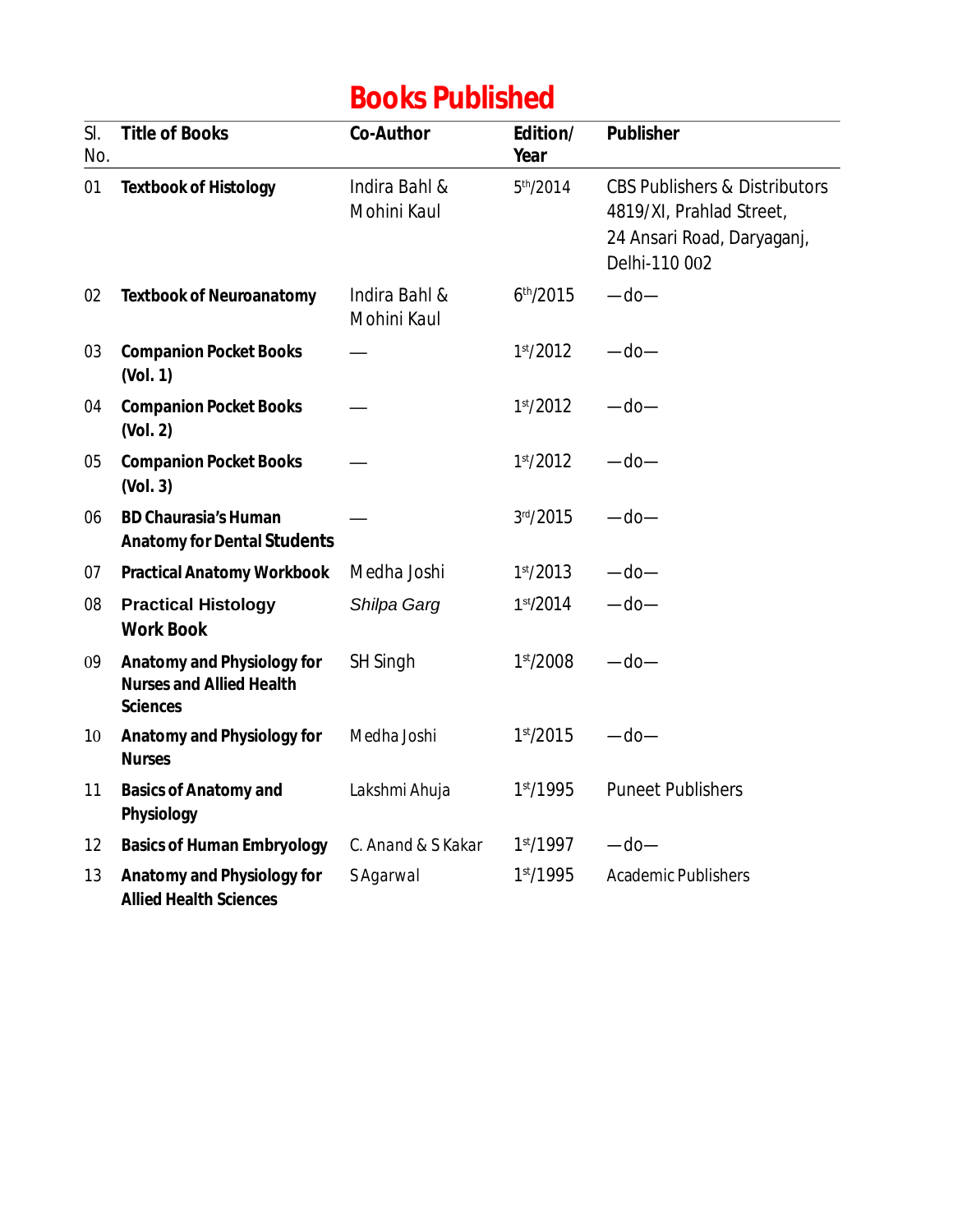## **Books Edited**

| SI.<br>No. | <b>Title of Books</b>                                                                                                                | <b>Author</b>                    | Edition/<br>Year      | <b>Publisher</b>                                                                                                    |
|------------|--------------------------------------------------------------------------------------------------------------------------------------|----------------------------------|-----------------------|---------------------------------------------------------------------------------------------------------------------|
| 01         | <b>BD Chaurasia's Human Anatomy</b><br>(Vol. 1)<br>Co-editors: PS Mittal &<br>M Chandrupatla<br>Chart of Arteries $(29 \times 19'')$ | <b>BD</b> Chaurasia              | 7 <sup>th</sup> /2016 | <b>CBS Publishers &amp; Distributors</b><br>4819/XI, Prahlad Street,<br>24 Ansari Road, Daryaganj,<br>Delhi-110 002 |
| 02         | <b>BD Chaurasia's Human Anatomy</b><br>(Vol. 2)<br>Co-editors: PS Mittal &<br>M Chandrupatla<br>Chart of Veins $(29 \times 19'')$    | <b>BD Chaurasia</b>              | 7 <sup>th</sup> /2016 | $-$ do $-$                                                                                                          |
| 03         | <b>BD Chaurasia's Human Anatomy</b><br>(Vol. 3)<br>Co-editors: PS Mittal &<br>M Chandrupatla<br>Chart of Nerves $(29 \times 19'')$   | <b>BD Chaurasia</b>              | 7 <sup>th</sup> /2016 | —do—                                                                                                                |
| 04         | <b>BD Chaurasia's Human Anatomy</b><br>(Vol. 4)<br>Co-editors: PS Mittal &<br>M Chandrupatla<br>Chart of CNS $(29 \times 19'')$      | <b>BD Chaurasia</b>              | 7 <sup>th</sup> /2016 | —do—                                                                                                                |
| 05         | <b>Handbook of General Anatomy</b>                                                                                                   |                                  | 5 <sup>th</sup> /2015 | —do—                                                                                                                |
| 06         | <b>Human Embryology</b>                                                                                                              | Arushi Khurana<br>& Indu Khurana | 2 <sup>nd</sup> /2012 | $-$ do $-$                                                                                                          |